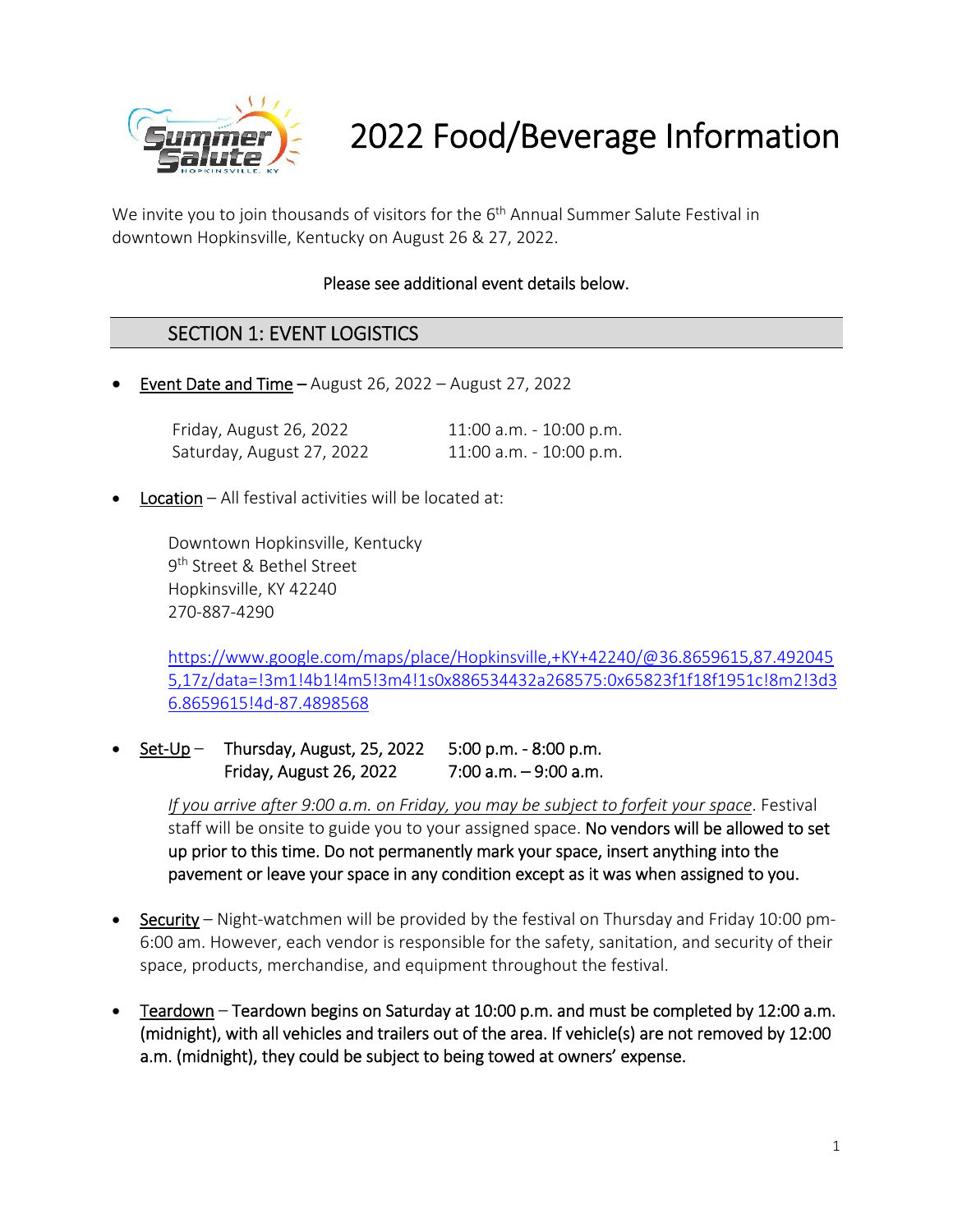# SECTION 2: REGISTRATION FEES (NON‐REFUNDABLE)

#### ● Food/Beverage Space and the second space State S225-first space / \$175-additional space

The registration fee is \$225.00 for the first space and \$175.00 for each additional space. Registration fees are payable in advance and non-refundable. Fee includes items listed in Section 3. All Health Department regulations must be followed.

Payments Accepted are: Cashier's Check, Money Order and/or Credit Card ONLY Please make payable to:

City of Hopkinsville Division of Parks and Recreation 2600 Thomas Street Hopkinsville, Kentucky 42240

#### Please make note that all registration fees must be postmarked by July 29, 2022.

# SECTION 3: ITEMS PROVIDED BY SUMMER SALUTE

- 12' deep x 20' wide space
- Electricity (Access to electricity is limited and will be reserved on a first-come basis. Please mark on registration form, if required)
- Access to potable water (Please mark on registration form, if required)

# SECTION 4: ADDITIONAL INFORMATION

- Vendors are expected to present five (5) FREE meal vouchers. These meal vouchers will be used for festival workers and/or volunteers. Please send vouchers along with your registration form and payment.
- Vendors are expected to be present and staff their operations during festival hours.
- Vendors are solely responsible for providing all tents, tables, chairs, utensils, paper products, equipment, +/- 100' electrical/extension cords, plugs, water hoses, connectors, and any other products to be used during the festival. Vendors are also responsible for proper removal and disposal of all festival materials including 'grey' water, cooking grease and/or cooking oil. Dumpsters will be provided nearby for refuse disposal.
- Hopkinsville Parks and Recreation will make every effort to provide designated convenient parking for trailers and store items needed. Please check-in and park in designated areas.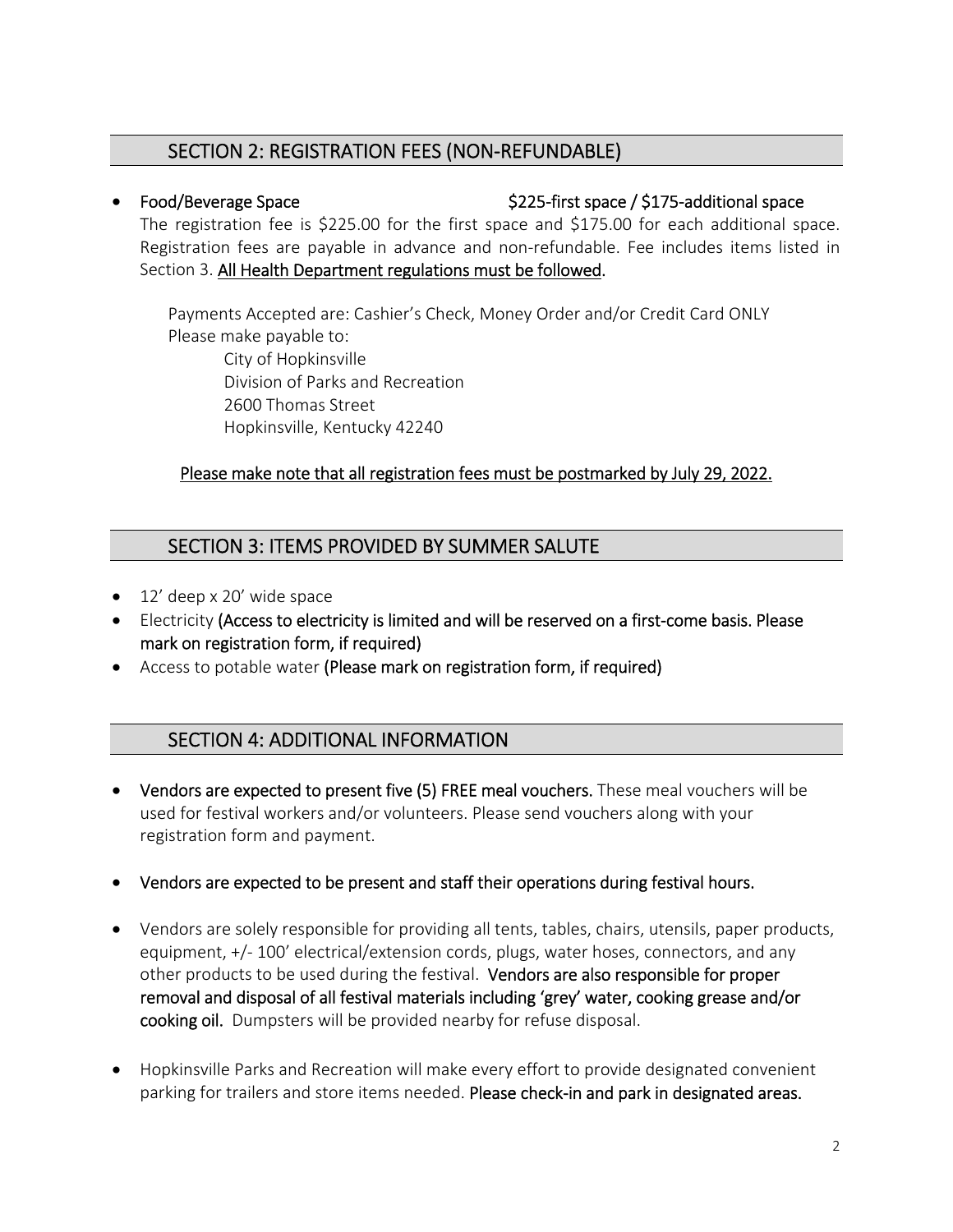- All vendors are expected to comply with KY Revised Statutes regarding Charitable Gaming (238.500) and Counterfeiting Intellectual Property (365.241)
- Please attach a copy of your menu and pricing along with registration form.
- Attached are Christian County Health Department temporary food service set-up requirements. All Health Department regulations must be followed. Health Department officials will be on site to issue Temporary Food Service, food/beverage vendors must be ready and on‐site.

Please note: 1) all purchased vendor food must be from an approved source. 2) All food preparation, including cooking, must be done on‐site. 3) You may not begin to cook until your permit has been issued.

Temporary Food Service Permit Fee

1-3 Day Permit \$50.00 Permit Fee(s) are the responsibility of the vendor.

Permitting Questions - please contact:

Christian County Health Department 1700 Canton Street Hopkinsville, Kentucky 42240 270‐887‐4160 ext. 150 http://www.christiancountyhd.com/

# SECTION 5: CONTACT INFORMATION

Hopkinsville Parks and Recreation 270‐887‐4290 (office) 270‐632‐2065 (fax) drundall@hopkinsvilleky.us http://hoptownrec.com http://hoptownsummersalute.com/



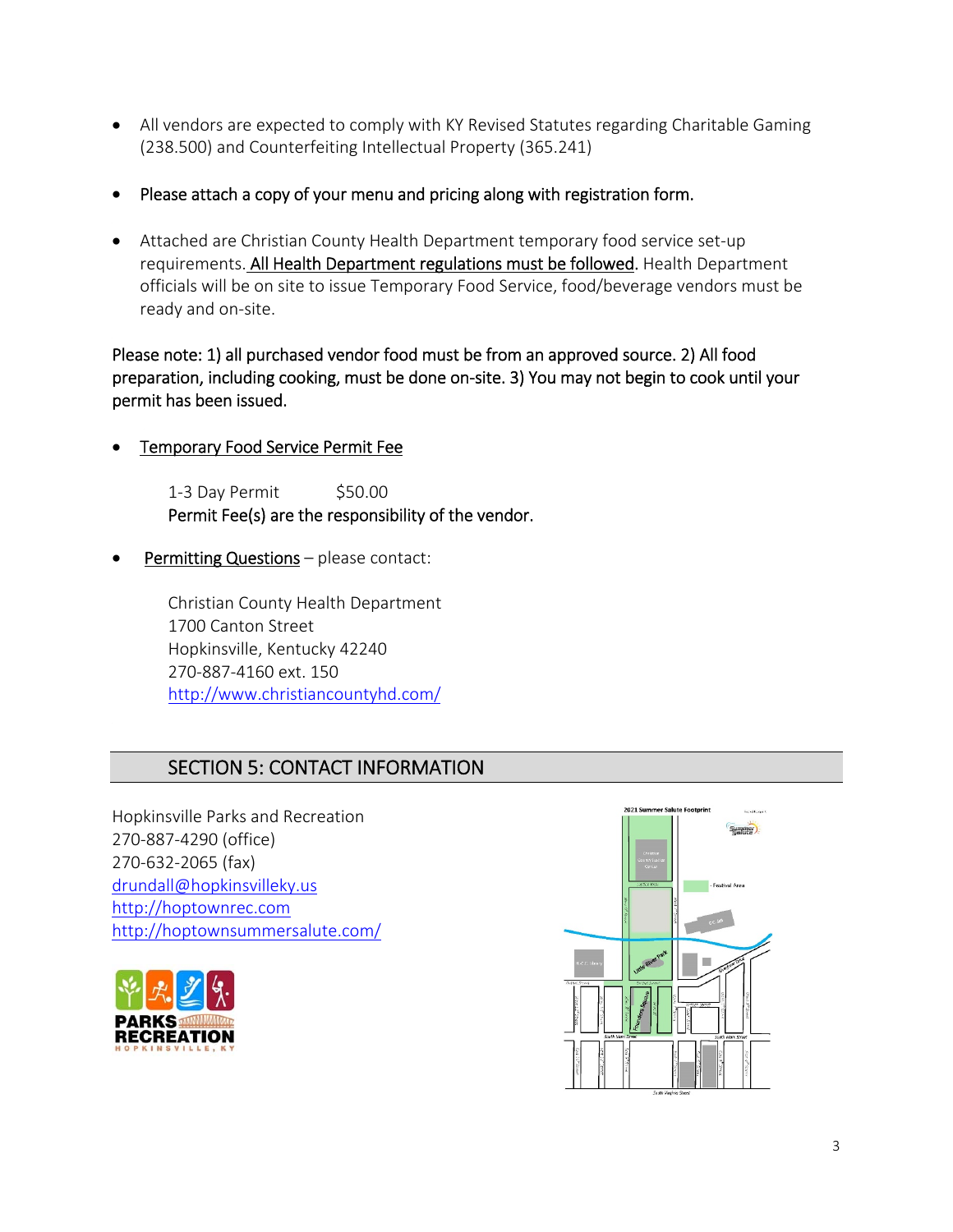# **Temporary Food Service Set-up Guidelines**

A. Set up a wash, rinse, and sanitizing container system to properly clean your equipment and utensils. The containers should be at least  $2 \frac{1}{2}$  gallons and labeled.



Wash

**Rinse** 



**B.** Designate an area to wash your hands (away from food, paper, and utensils). Always provide soap and disposable hand towels. Water coolers with a spigot are to be used as a hand sink (remember to use a bucket to catch the wastewater!).



# **ITEMS NEEDED:**

- 1. Food Permit must be posted in a prominent location, which is visible to the public.
- 2. Three buckets for your wash, rinse, and sanitize ware-washing system.
- 3. Cooler with a spigot for hand washing and a bucket to catch dirty water.
- 4. Bucket for sanitizer solution to store wiping cloths
- 5. Waste tank large enough to support your operation
- 6. Metal stem thermometer to check cold foods (41° F or less) and hot foods (135° F or more). Do not forget to frequently calibrate the thermometers.
- 7. Bleach or quaternary ammonia for ware washing and wiping cloth buckets.
- 8. Test Strips for the appropriate sanitizer used at your facility. Bleach solutions for ware washing should read between 50-100ppm. Quaternary ammonia solutions should read between 200- $400$ ppm.
- 9. Soap and disposable hand towels for your hand washing station.
- 10. Thermometer in each refrigerated unit and cooler.
- 11. Hair restraint for each food handler.
- 12. Gloves or utensil to use as a barrier with ready-to-eat food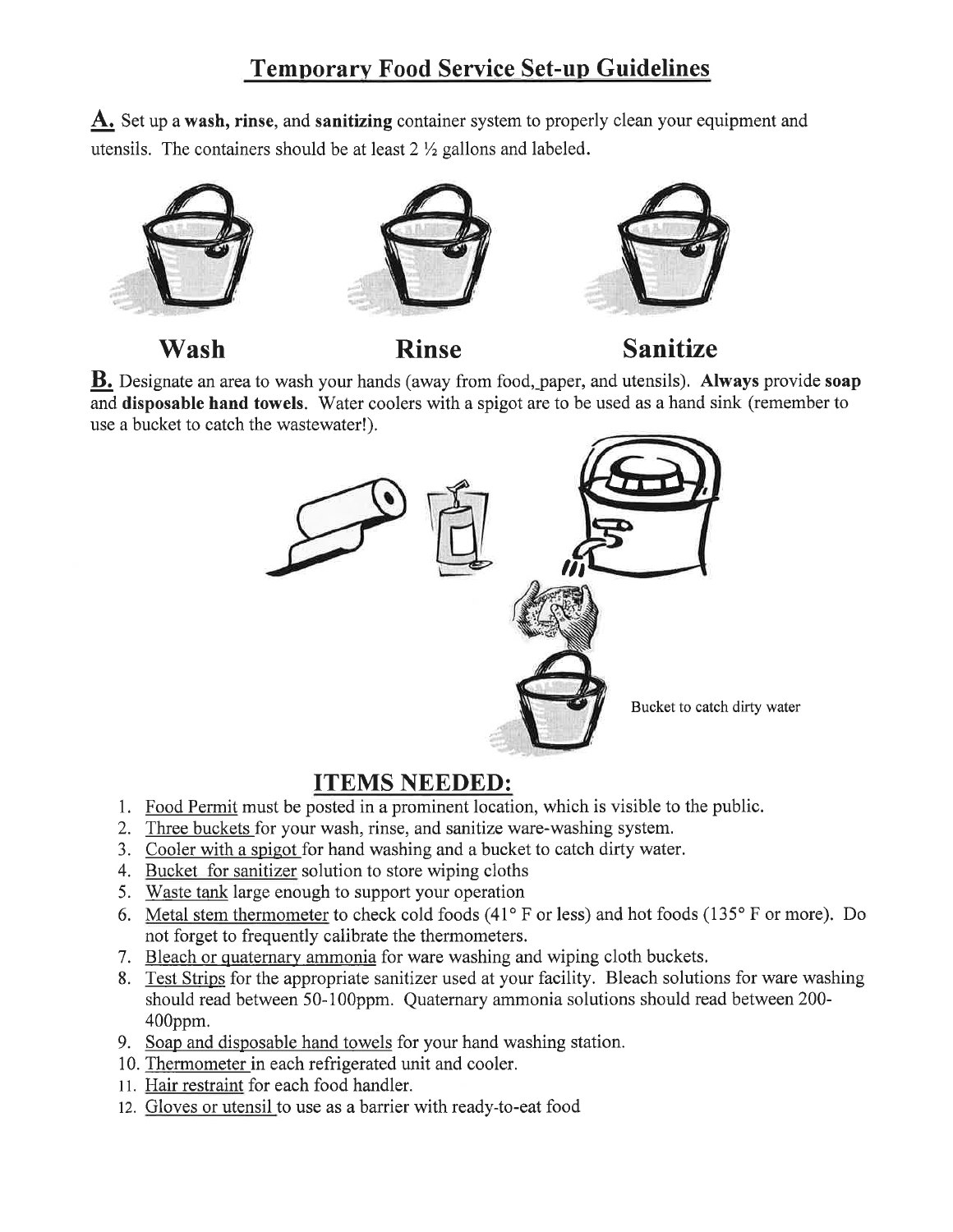# POINTS TO REMEMBER:

- 1. Ware washing, hand washing and sanitation bucket for wiping cloths must be set up **BEFORE** you begin to operate.
- 2. No bare hand contact with ready-to-eat food is permitted
- 3. Food and single service items must be stored 6" off the floor/ground.
- 4. No drinking or eating in food prep area.
- 5. Label food and toxic items (such as spray bottles and ware wash buckets).
- 6. Do not save leftover potentially hazardous food at the end of the day.
- 7. All food must be prepared on site or at a permitted kitchen
- 8. Cook to the crowd
- 9. Provide screening of food when necessary.
- 10. Store wiping cloths in a bucket with sanitizer to prevent cross contamination
- 11. Keep foods out of the danger zone

# **The Danger zone**







If cloths are used for wiping counters and cutting boards the cloths must be placed in sanitizing solution of 100-200 ppm when not in use to prevent the growth of microorganisms. Do not use sponges as they may harbor bacteria.

#### **PROHIBITED FOODS:**

- Foods prepared from a home kitchen cannot be sold
- Wild Game or any meat not inspected by USDA or other official Governmental Regulatory Agency.
- Pastries filled with cream or synthetic cream, custards, and similar products.
- Other food items or ingredients, which may constitute a high risk in a temporary setting.  $\bullet$

#### **WORKER REQUIREMENTS:**

- Workers shall wear clean clothing and aprons.
- Workers shall wear hair restraints.
- Children and infants shall be restricted from food preparation and service areas.
- Persons who are ill or exhibiting symptoms of illness shall not prepare or serve food.
- It is the responsibility of the permit holder to ensure food workers are free from illness.

• Food workers shall routinely wash their hands and have easy access to acceptable hand wash stations equipped with soap, water, and sanitary towels.